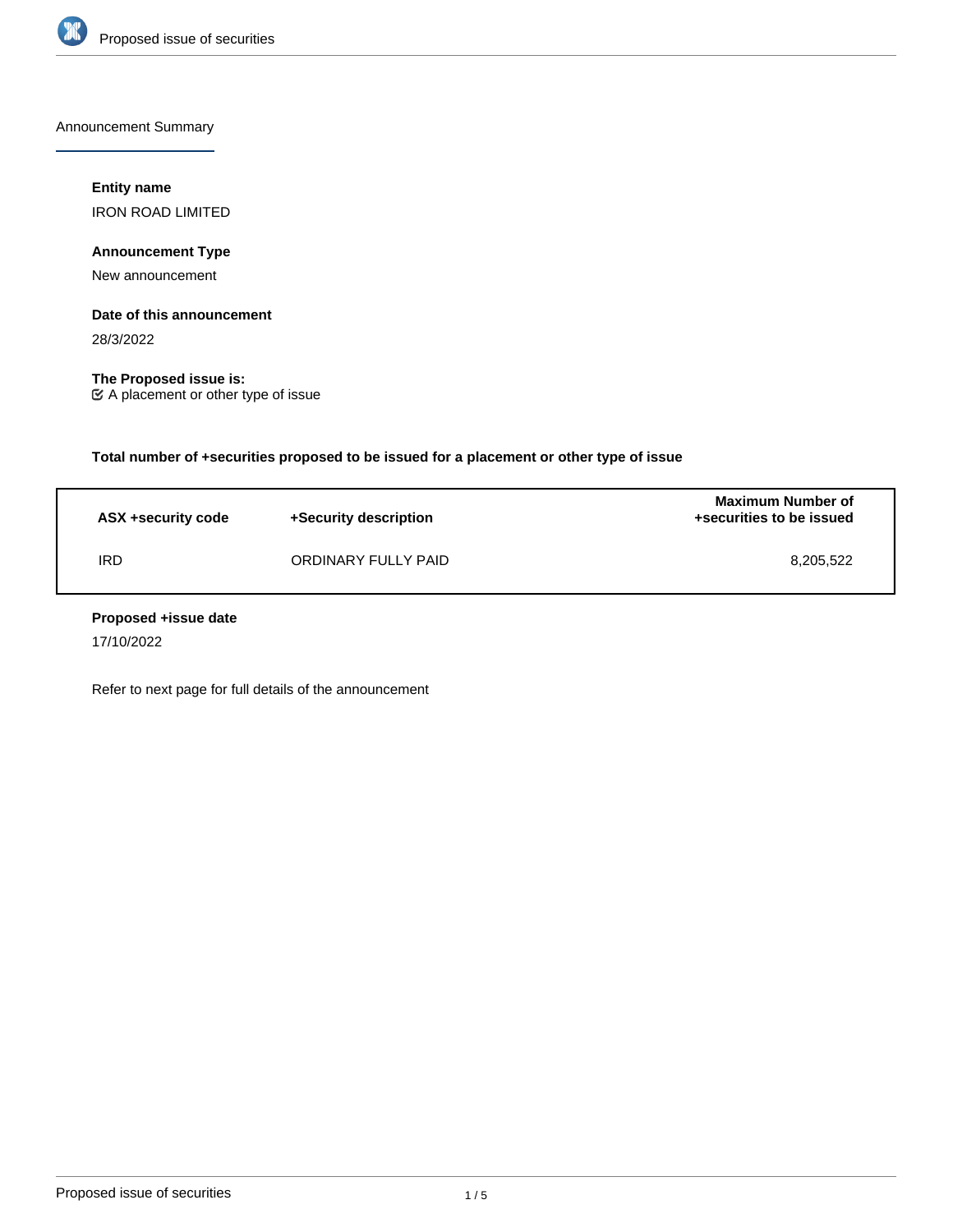

### Part 1 - Entity and announcement details

### **1.1 Name of +Entity**

## IRON ROAD LIMITED

We (the entity named above) give ASX the following information about a proposed issue of +securities and, if ASX agrees to +quote any of the +securities (including any rights) on a +deferred settlement basis, we agree to the matters set out in Appendix 3B of the ASX Listing Rules.

If the +securities are being offered under a +disclosure document or +PDS and are intended to be quoted on ASX, we also apply for quotation of all of the +securities that may be issued under the +disclosure document or +PDS on the terms set out in Appendix 2A of the ASX Listing Rules (on the understanding that once the final number of +securities issued under the +disclosure document or +PDS is known, in accordance with Listing Rule 3.10.3C, we will complete and lodge with ASX an Appendix 2A online form notifying ASX of their issue and applying for their quotation).

**1.2 Registered Number Type**

**Registration Number**

ABN

51128698108

**1.3 ASX issuer code**

IRD

# **1.4 The announcement is**

New announcement

## **1.5 Date of this announcement**

28/3/2022

**1.6 The Proposed issue is:**

 $\mathfrak{C}$  A placement or other type of issue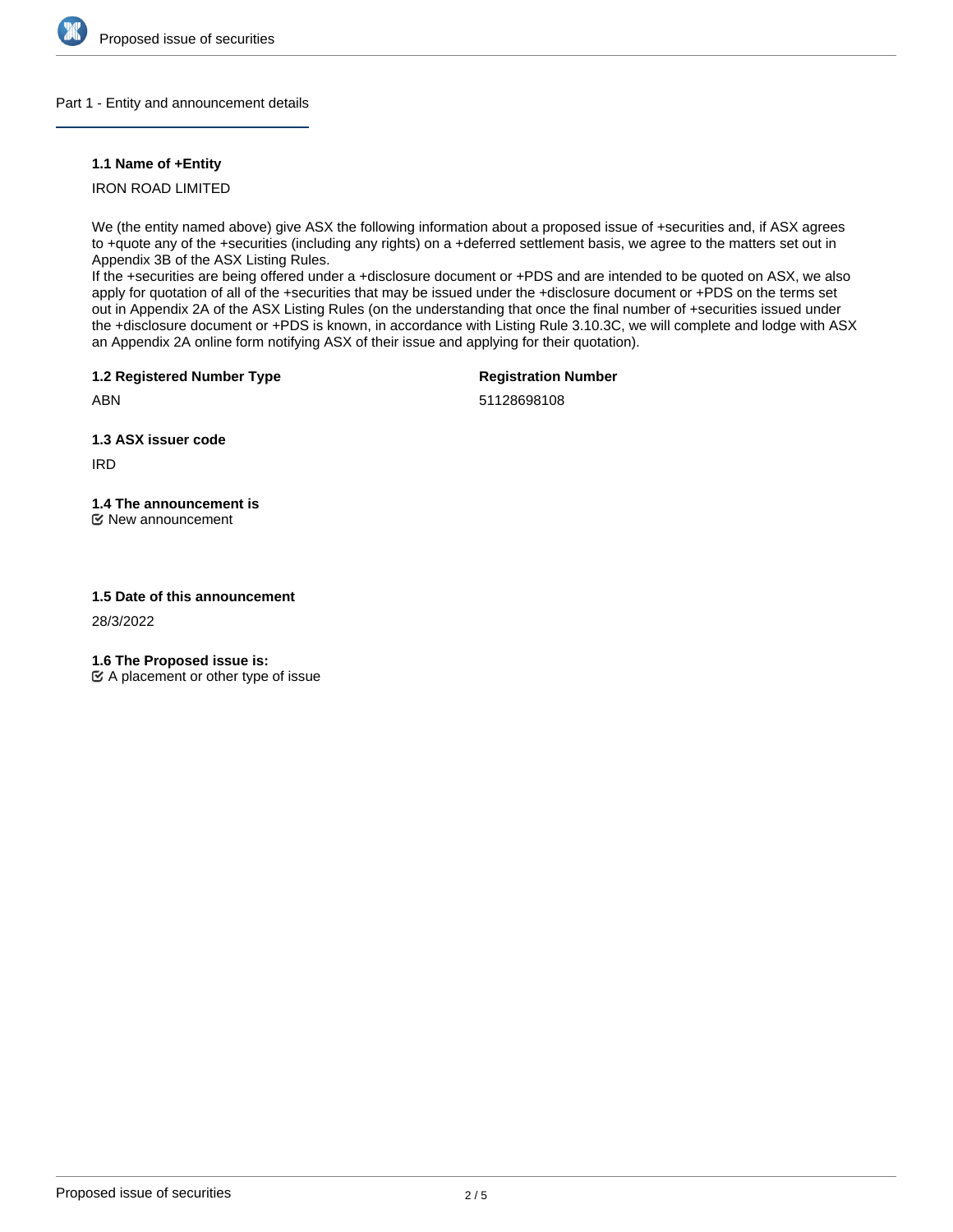

Part 7 - Details of proposed placement or other issue

Part 7A - Conditions

**7A.1 Do any external approvals need to be obtained or other conditions satisfied before the placement or other type of issue can proceed on an unconditional basis?** No

Part 7B - Issue details

**Is the proposed security a 'New class' (+securities in a class that is not yet quoted or recorded by ASX) or an 'Existing class' (additional securities in a class that is already quoted or recorded by ASX)?** Existing class

**Will the proposed issue of this +security include an offer of attaching +securities?** No

Details of +securities proposed to be issued

### **ASX +security code and description**

IRD : ORDINARY FULLY PAID

#### **Number of +securities proposed to be issued**

8,205,522

**Offer price details**

**Are the +securities proposed to be issued being issued for a cash consideration?** Yes

**In what currency is the cash consideration being paid?**

**What is the issue price per +security?** AUD 0.16300

AUD - Australian Dollar

**Will these +securities rank equally in all respects from their issue date with the existing issued +securities in that class?** Yes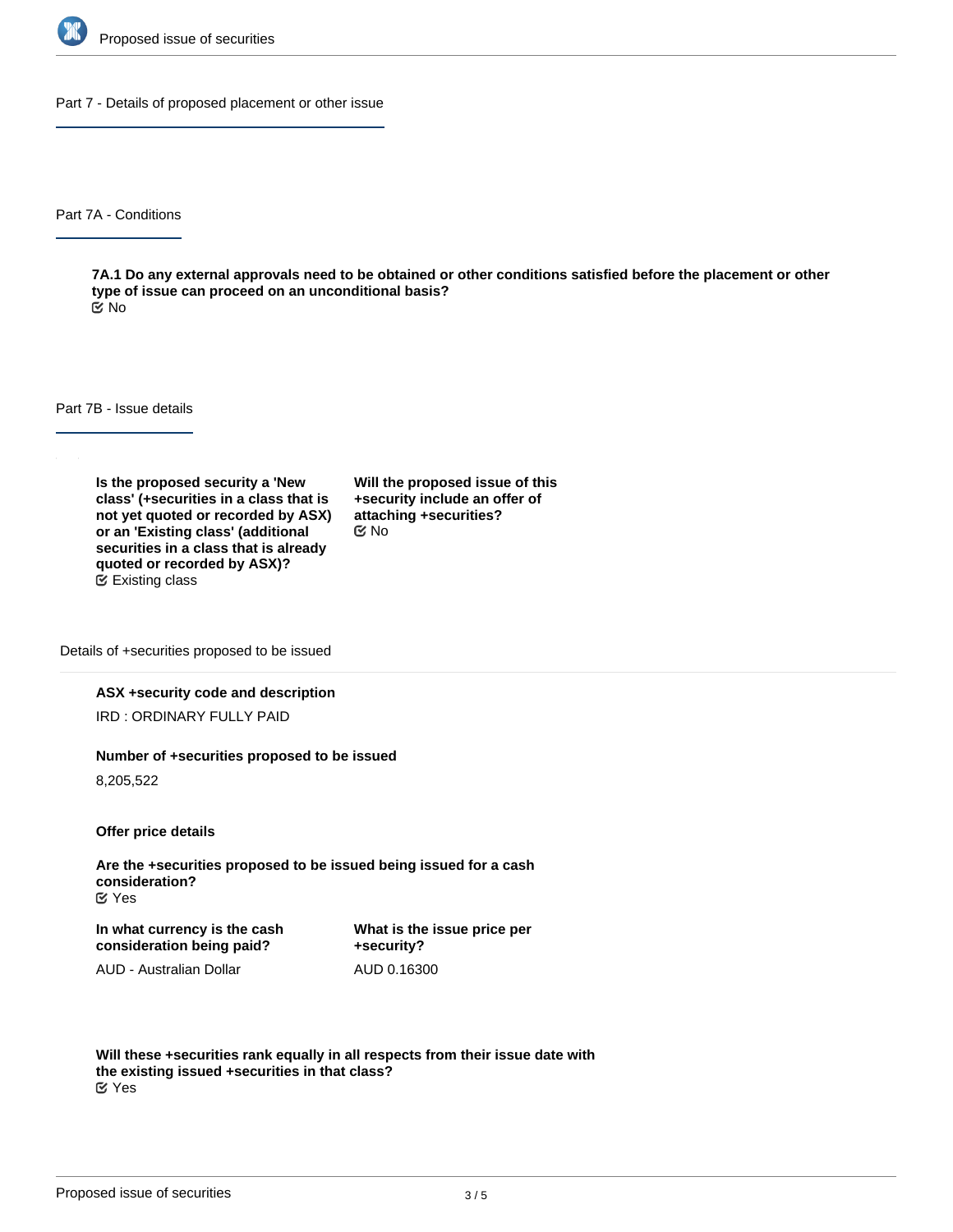

Part 7C - Timetable

**7C.1 Proposed +issue date**

17/10/2022

Part 7D - Listing Rule requirements

**7D.1 Has the entity obtained, or is it obtaining, +security holder approval for the entire issue under listing rule 7.1?** No

**7D.1b Are any of the +securities proposed to be issued without +security holder approval using the entity's 15% placement capacity under listing rule 7.1?** Yes

**7D.1b ( i ) How many +securities are proposed to be issued without security holder approval using the entity's 15% placement capacity under listing rule 7.1?**

8,205,522

**7D.1c Are any of the +securities proposed to be issued without +security holder approval using the entity's additional 10% placement capacity under listing rule 7.1A (if applicable)?** No

**7D.2 Is a party referred to in listing rule 10.11 participating in the proposed issue?** No

**7D.3 Will any of the +securities to be issued be +restricted securities for the purposes of the listing rules?** No

**7D.4 Will any of the +securities to be issued be subject to +voluntary escrow?** No

Part 7E - Fees and expenses

**7E.1 Will there be a lead manager or broker to the proposed issue?** No

**7E.2 Is the proposed issue to be underwritten?** No